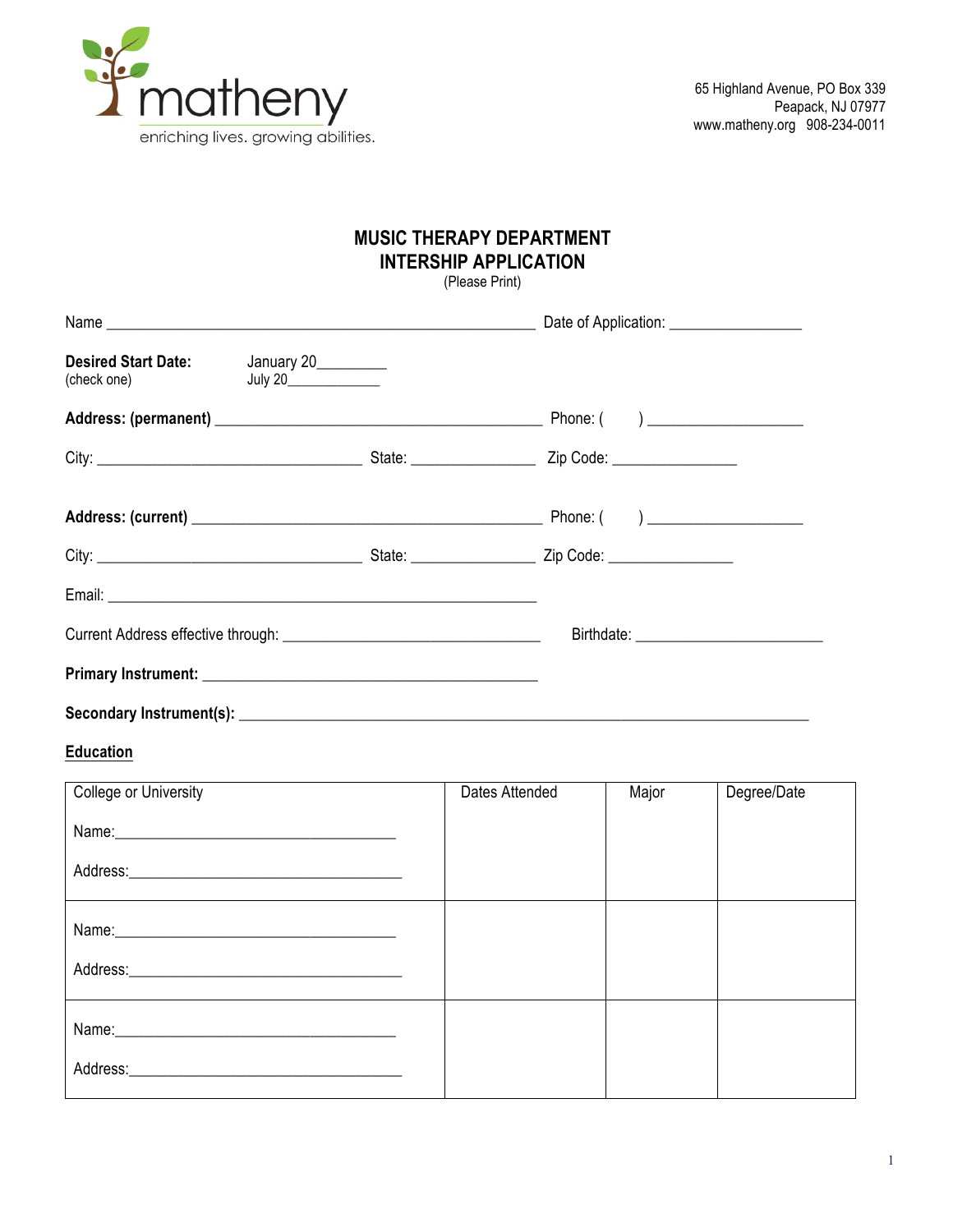| <b>Work and Volunteer Experience</b>              | (Attach additional sheets, if necessary)                                          |  |  |
|---------------------------------------------------|-----------------------------------------------------------------------------------|--|--|
|                                                   |                                                                                   |  |  |
|                                                   |                                                                                   |  |  |
|                                                   |                                                                                   |  |  |
|                                                   |                                                                                   |  |  |
|                                                   |                                                                                   |  |  |
|                                                   |                                                                                   |  |  |
|                                                   |                                                                                   |  |  |
|                                                   |                                                                                   |  |  |
|                                                   |                                                                                   |  |  |
|                                                   |                                                                                   |  |  |
|                                                   |                                                                                   |  |  |
|                                                   |                                                                                   |  |  |
|                                                   |                                                                                   |  |  |
|                                                   |                                                                                   |  |  |
|                                                   |                                                                                   |  |  |
| List any special training you have/had:           | ,我们也不能在这里的人,我们也不能在这里的人,我们也不能在这里的人,我们也不能在这里的人,我们也不能在这里的人,我们也不能在这里的人,我们也不能在这里的人,我们也 |  |  |
| What credential/license(s) do you have?           |                                                                                   |  |  |
|                                                   |                                                                                   |  |  |
| What professional organizations do you belong to? |                                                                                   |  |  |